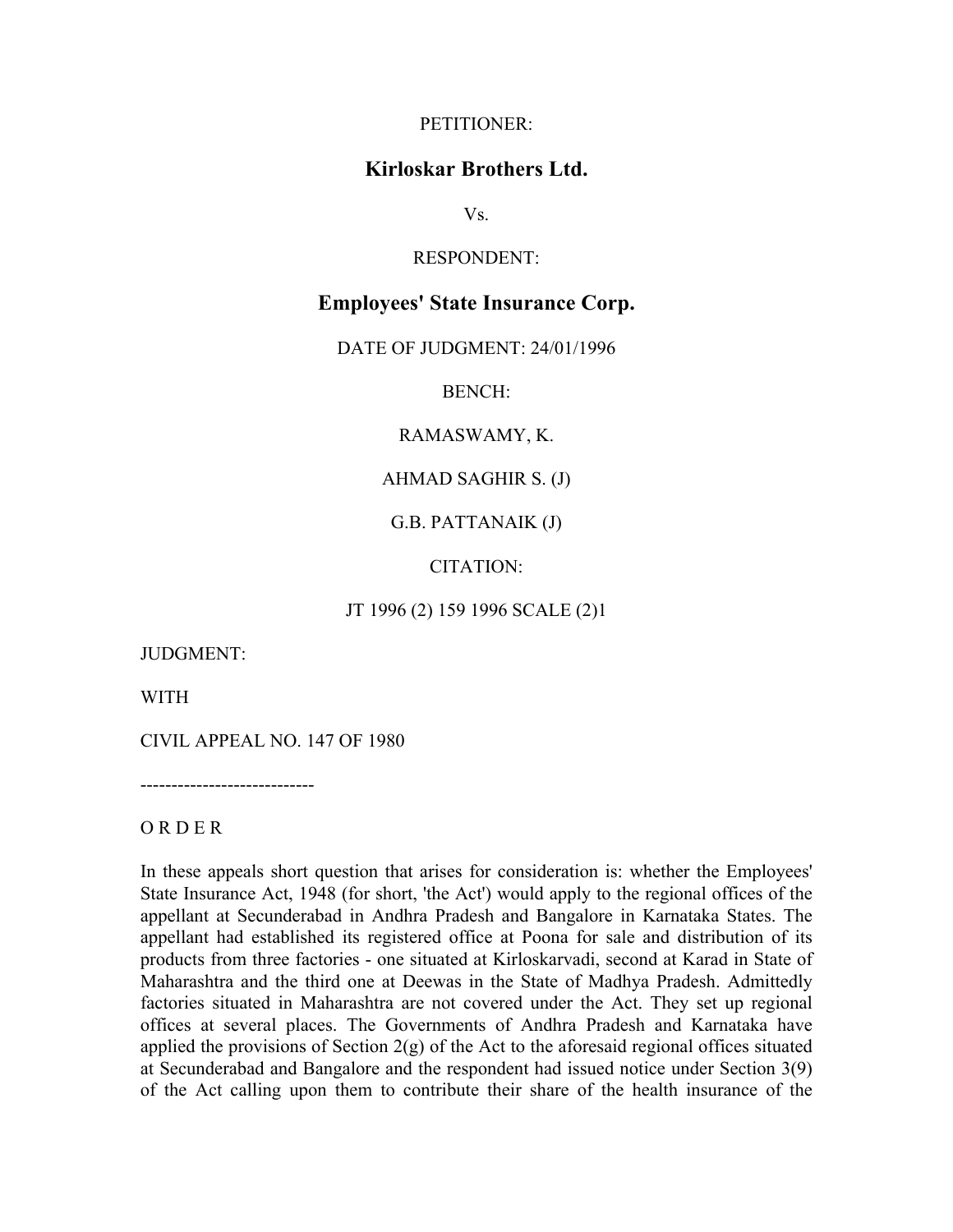workmen working in the respective regional offices. Disputing the liability, the appellant filed application before Insurance Court under Section 75 of the Act. The Court had held that the appellant's regional offices are covered under the Act and accordingly it directed them to pay their contribution. The High Courts of Andhra Pradesh and Karnataka have upheld the said orders. Hence these appeals by special leave.

In point of time, the judgment of the Andhra Pradesh High Court is the earliest rendered in C.M.A. No.593 of 1976. It had followed the decision of this Court in Hyderabad Abestos Cement products Ltd. vs. The Employees, Insurance Court & Anr. [(1978) 2 SCR 3451 and held that the regional offices are established for sale or distribution of the appellant's products, which have their connection to its factory at Deewas and as such the appellant is liable to pay contribution. When similar question had arisen in the Orissa High Court, in Misc. Appeal No.187 of 1982, by an order dated March 5, 1987, the learned single Judge had held that since the percentage of sale of products from Deewas at Bhubaneswar regional office is not predominantly higher but is only incidental, it is not covered under the Act. Therefore, the appellant is not liable to contribute to the insurance of the workmen. S.L.P. No.7372 of 1987 against the said judgment was dismissed by a Bench of two Judges of this Court on January 28, 1988 holding that having regard to the peculiar facts of the case, no interference under Article 136 of the Constitution was called for. When the appeals came for hearing before a Bench of two Judges, by an order dated January 17, 1990, the appeals were referred to this Bench for decision. Thus these appeals have come before us. Shri R.F. Nariman, learned senior counsel for the appellant, raised two-fold contentions. It is contended that as per material on record, the regional offices at Secunderabad and Bangalore are transacting business of the products manufactured by Deewas factory ranging between 3% to 33%. It is not predominantly products of the factory at Deewas and the other factories are not covered under the Act. Therefore, the view expressed by the Orissa High Court is correct interpretation of the law and that of the High Courts of Andhra Pradesh and Karnataka is incorrect. It is also contended that the decision said of the High Court of Orissa between the same parties become final, it operates as res judicata. Therefore, the appellant is entitled to be excluded from the purview of the Act.

Shri V.C. Mahajan, the learned senior counsel appearing for the State, contended that regional offices having been established by the appellant at different places to sell or distribute their products at the respective places, the quantum of business transaction is not relevant consideration. Equally, the test of predominant business turnover of the products manufactured by Deewas factory is not a relevant consideration. The test laid down in Hyderabad Asbestos Cement Products Ltd. case, i.e., control by the principal employer connected with the sale or distribution of the products of the appellant is relevant. Therefore, the test laid down by the learned Judge of the Orissa High Court is not correct one, the Andhra Pradesh and Karnataka High Courts' view has correctly laid down the test and commanded for acceptance. It is also contended that the principle of res judicata cannot be applied in the facts of this case, since the entire issue is now at large. Having regard to the respective contentions, the question that arises for consideration is whether the Act applies to the respective regional offices. Section 2(9) of the Act defines "employee" to mean any person employed for wages in or in connection with the work of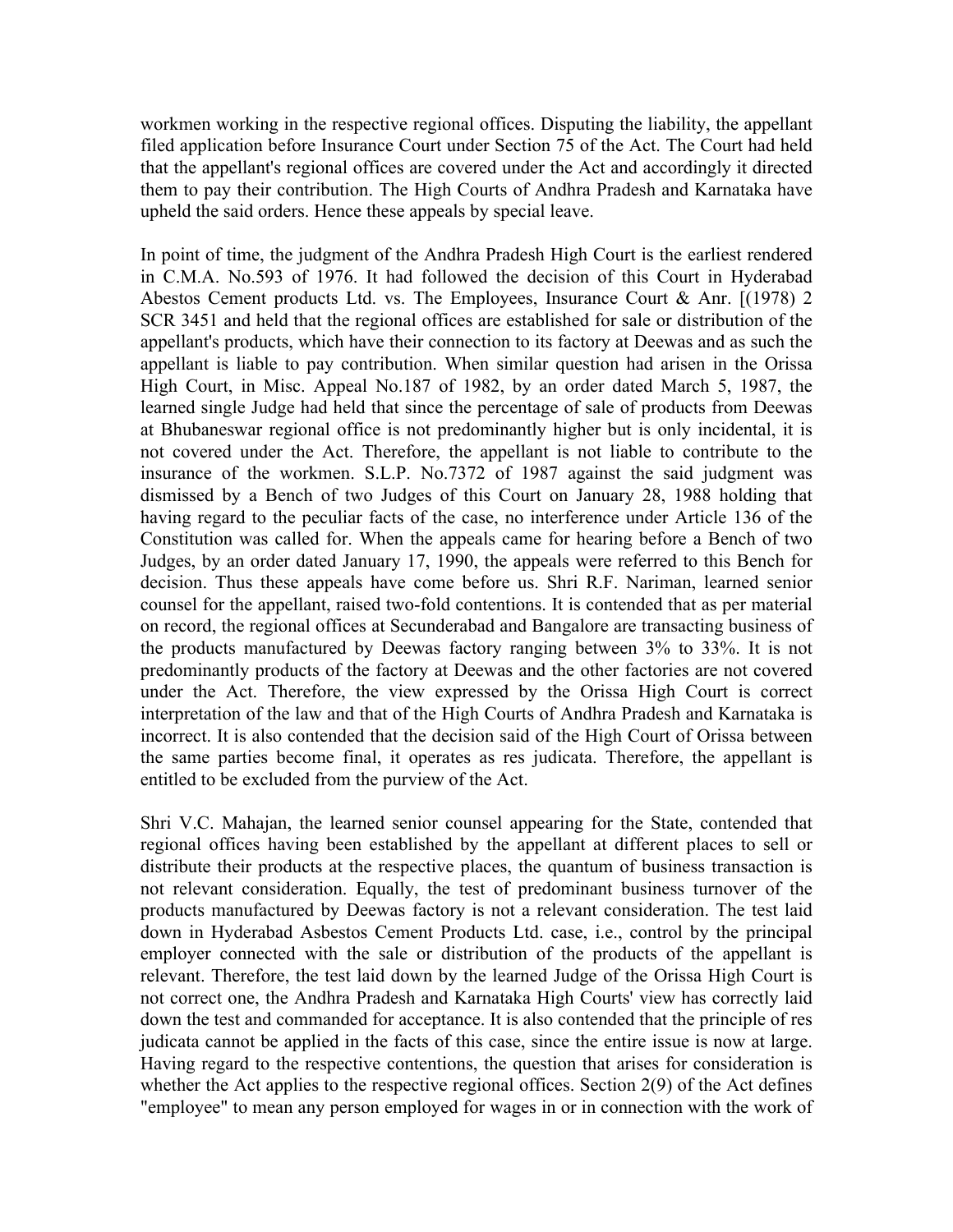a factory or establishment to which this Act applies and includes any person employed for wages on any work connected with the administration of the factory or establishment or any part, department or branch thereof or with the purchase of raw materials for, or the distribution or sale of he products of, the factory .......(Emphasis supplied), "Occupier" of the factory under Section 2(15) shall have the meaning assigned to it in the Factories Act. "Principal employer" defined in Section 2(17) means, "in a factory, the owner or occupier of the factory and includes the managing agent of such owner or occupier, the legal representative or a deceased owner or occupier, and where a person has been named as the manager of the factory under the Factories Act, 1948, the person so named; in any establishment under the control of any department of any Government in India, the authority appointed by such Government in this behalf or where no authority is nos appointed the Head of the Department; in any other establishment, any person responsible for the supervision and control of the establishment." It would thus be seen that the principal employer is the exclusive owner or occupier of the factory and includes the managing agent of the owner of occupier or where a person has been named as the manager of the factory under the Factories Act the person so named or nay other person responsible for the supervision and control of the establishment etc., is the principal employer. Having established the regional offices at the respective places, the person who keeps control or is responsible for the supervision of the establishment at the respective regional offices in connection with factory whose finished products are distributed or sold, would be the principal employer for the purpose of the Act. The person appointed for sale or distribution of the products in the regional office is the employee covered under the Act.

The object of the Act is to provide certain benefits to employees in case of sickness, maternity, employment injury and for certain other matters in relation thereto. Section 39 of the Act enjoins upon the employer to make payment of contribution and deduction of the contribution of the employees from their wages at the rates specified in the First Schedule to the Act and to credit the same to their account. The employes covered under the Act in return would receive treatment for sickness, maternity, payment for employment injury etc. Every human being has the right to live and to feed himself and his dependents. Security of one's own life and livelihood is a pre-condition for orderliness. Liberty, equality and dignity of the person are intertwined precious right to every citizen. Article 1 of the Universal Declaration of Human Rights, 1948 assures human sensitivity and moral responsibility of every State and that all human beings are born free and equal in dignity and rights. Article 3 assures everyone the right to life, liberty and security of person. Article 25 [1] assures that everyone has a right to a standard of living adequate of the health and well-being of himself and of his family, including, among others things, medical care, and right to security in the event of sickness, disability etc. Article 6 of Internationa Convent on Civil and Political Rights, 1966 assures that every human being has inherent right to life. This right shall be protected by law. Article 7 [b] recognizes the right of everyone of the enjoyment of just an healthy conditions of work which ensures in particular safe and healthy working conditions. The Preamble of the Constitution of India, the Fundamental Rights and Directive Principles constitution Trinity, assure to every person in a welfare State social and economic democracy with equality of status an dignity of person. Political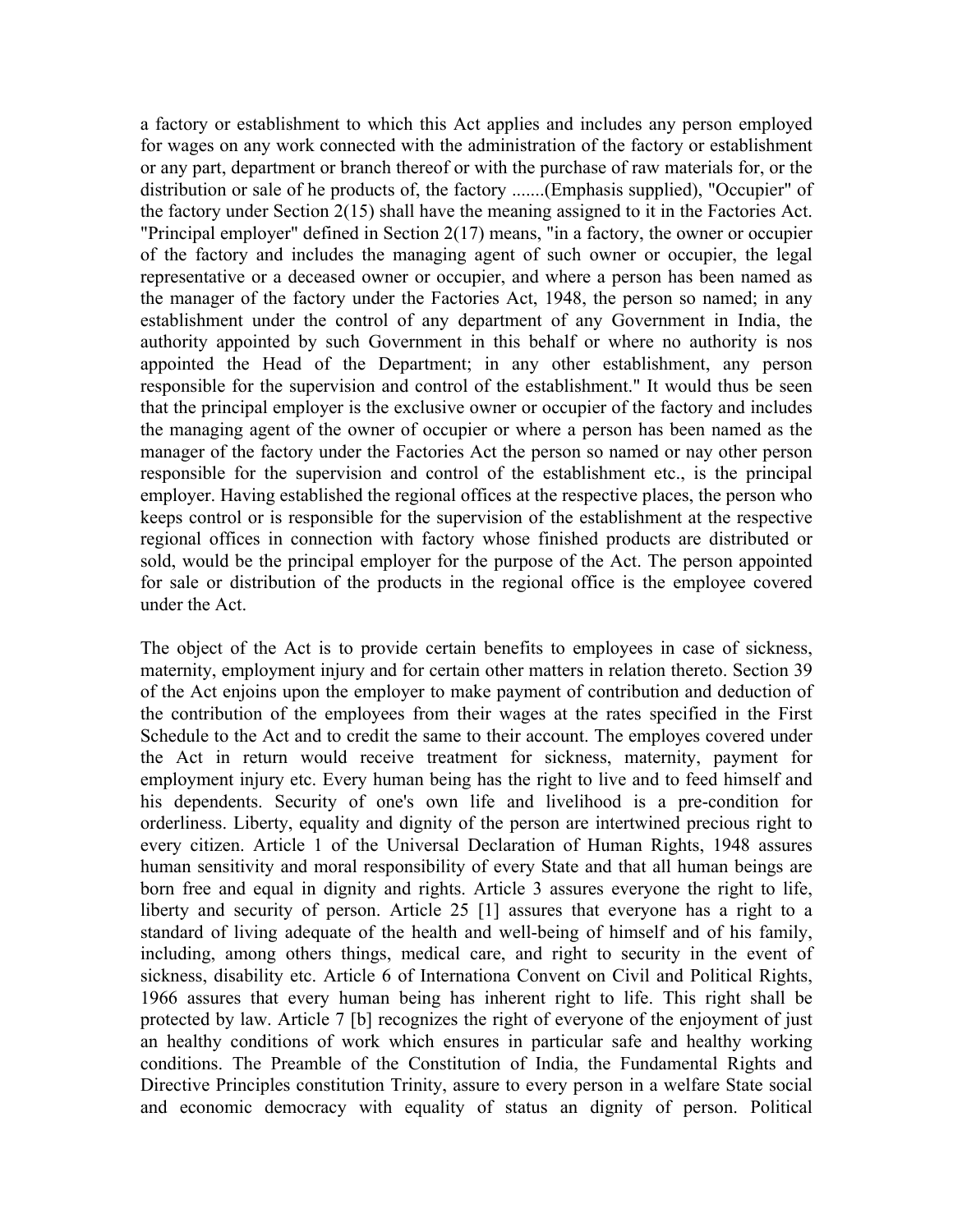democracy without social and economic democracy would always remain unstable. Social democracy must become a way of life in an egalitarian social order. Economic democracy aids consolidation of social stability and smooth working of political democracy. For welfare of the employees, the employer should provide facilities and opportunities to make their life meaningful. The employer must be an equal participant in evolving and implanting welfare schemes. Article 39 [e] of the Constitution enjoins upon the State to secure health and strength of the workers and directs that the operation of the law is that the citizens are not forced by economic necessity to work under forced labour or unfavorable and unconstitutional conditions of work. It should, therefore, be the duty of the State of consider that welfare measures are implemented effectively and efficaciously. Article 42, therefore, enjoins the State to make provision for just and human conditions of work and maternity relief. Article 47 imposes a duty on the State to improve public health. Economic security and social welfare of the citizens are required to be reordered under rule of law. In C.E.S.C. Limited v. Subhash Chandra Bose [(1992) 1 SCC 441 at 463], in paragraph 31 this Court surveyed various functions of the State to protect safety and health of the workmen and emphasized the need to provide medical care to the workmen and emphasized the need to provide medical care to the workmen to prevent disease and to improve general standard of health consistent with human dignity and right to personality. In para 32, it was held that the term 'health' implies more than an absence of sickness. Medical care and health facilities not only protect against sickness but also ensures stable manpower for economic development. Facilities of health and medical care generate devotion and dedication to give the workers' best, physically as well as mentally, in productivity. it enables the worker to enjoy the fruit of his labour, to keep him physically fit and mentally alert for leading a successful, economic, social and cultural life. It was held that "medical facilities are, therefore, part of social security and life gilt-edged security, it would yield immediate return to the employer in the increased production and would reduce absenteeism on ground of sickness, etc." It would thus save valuable man power and conserve human resources.

Health is thus a state of complete physical, mental and social well being and right to health, therefore, is a fundamental and human right to he workmen. "The maintenance of health is the most imperative constitutional goal whose realization requires interaction of many social and economic factors. Just and favorable condition of work implies to ensure safe and health working conditions to the workmen. The periodical medical treatment invigorates the health of the workmen and harnessers their human resources. Prevention of occupational disabilities generates devotion and dedication to duty and enthuses the workmen to render efficient service which is a valuable asset for greater productivity to the employer and national production to the State." Interpreting the provisions of the Act in para 33, it was held that the Act aims at relieving the employees from health and occupational hazards. The legal interpretation is not ensure social order and human relations.

In Consumer Education & Research Center & Ors. v. Union of India & Ors. [(1995) 3 SCC 42] a three-Judge Bench of this Court held that the jurisprudence of personhood or philosophy of the right to life envisaged in Article 21 of the Constitution enlarges its sweep to encompass human personality in its full blossom with invigorated health which